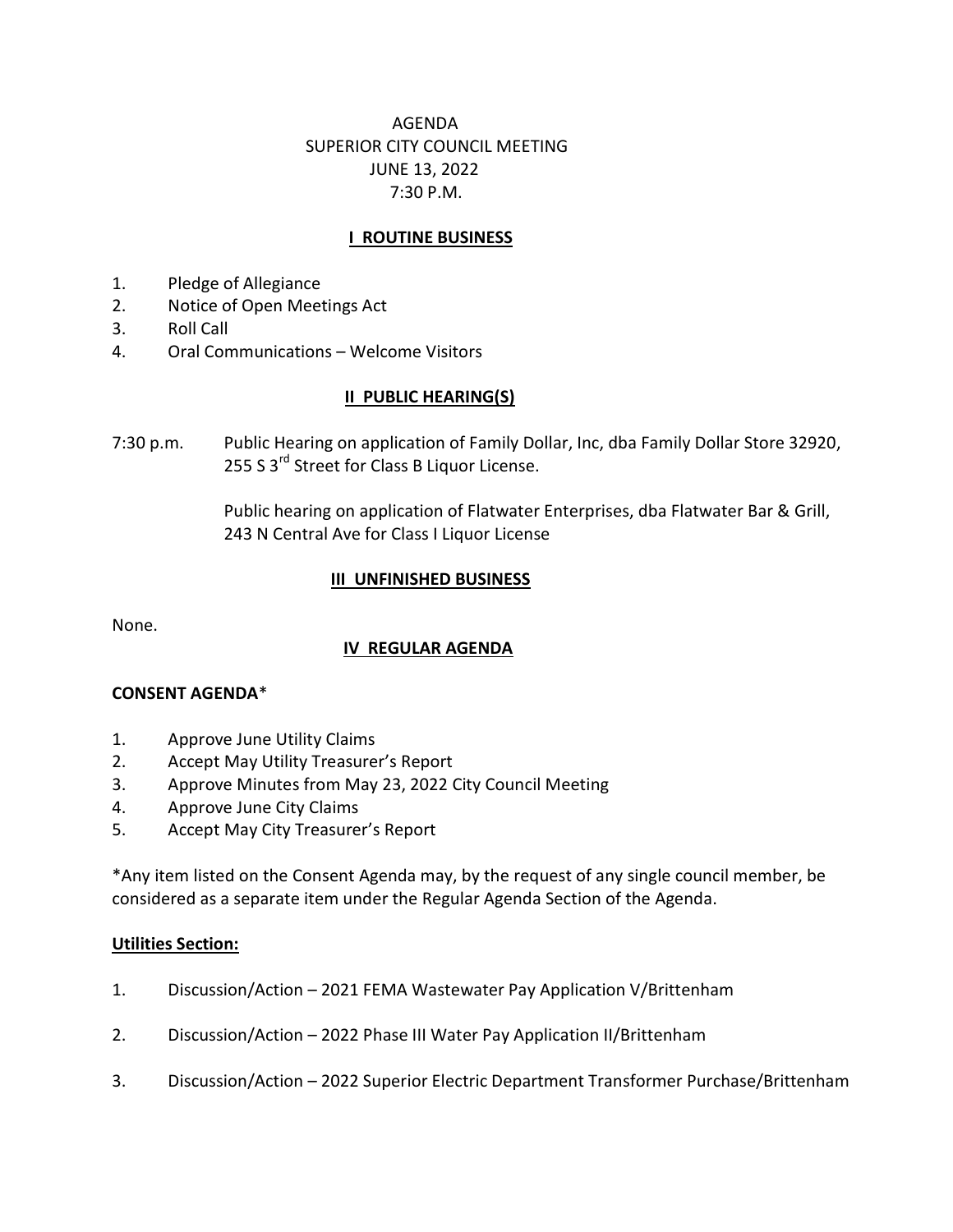### City Section:

- 1. Discussion/Action Approval of Requested Liquor License, Class B, Family Dollar
- 2. Discussion/Action Approval of Requested Liquor License, Class I, Flatwater Bar & Grill
- 3. Discussion/Action Assistant Pool Manager Selection/Brittenham
- 4. Discussion/Action Life Guard Selection/Brittenham
- 5. Discussion/Action Pool Manager Salary Reconsideration/Brittenham
- 6. Discussion/Action 2022 EMT Power Cot Purchase ARPA Funding/Brittenham
- 7. Discussion/Action 2022 Superior Volunteer Fire Department Safety Equipment ARPA Funding/Brittenham
- 8. Discussion/Action Ordinance 1228 AN ORDINANCE VACATING THE RIGHT-OF-WAY OF BOUNDED BY MONTANA STREET TO THE WEST, LOT 5 MONTANA MEADOWS VILLAS 2<sup>ND</sup> SUBDIVISION TO THE NORTH, LOT 4 SAATHOFF 2<sup>ND</sup> SUBDIVISION TO THE EAST, AND MONTANA MEADOWS ADDITION TO THE SOUTH LOCATED WITHIN MONTANA MEADOWS VILLAS 2<sup>ND</sup> SUBDIVISION, SUPERIOR, NEBRASKA; DECLARING THAT IT IS EXPEDIENT FOR THE PUBLIC GOOD AND IN THE BEST INTEREST OF THE MUNICIPALITY; ELIMINATING THE NEED FOR PROCEDURE TO ASCERTAIN SPECIAL DAMAGES TO ABUTTING PROPERTY OWNERS IN VIEW OF WAIVER AND CONSENT TO THE VACATION THAT HAS BEEN SIGNED BY ALL ABUTTING PROPERTY OWNERS/Brittenham
- 9. Discussion/Action Ordinance 1227 AN ORDINANCE TO AMEND ORDINANCE 112.05 OF THE CITY OF SUPERIOR CODE OF ORDINANCES TO UPDATE THE AGE TO 21 FOR SALES TO PERSONS UNDER 19 PROHIBITED REGARDING TOBACCO SALES; TO PROVIDE FOR THE REPEAL OF TH PUBLICATION OF THE ORDINANCE IN PAMPHLET FORM./Diehl
- 10. Discussion/Action Resolution 2022-13 Inter-Local Cooperative Agreement Between City of Superior and Superior Kansas Rural/Diehl
- 11. Discussion/Action Resolution 2022-14 Designating Check Signers for All Local Banks/Diehl
- 12. Discussion/Action Approve Payment to Dutton Lainson for Project Items Completed on BOOM Project at the E.  $3<sup>rd</sup>$  locations:
	- $-$  \$9.190.90 (709 E 3<sup>rd</sup>)
	- $-$  \$11,068.00 (607 E 3<sup>rd</sup>)